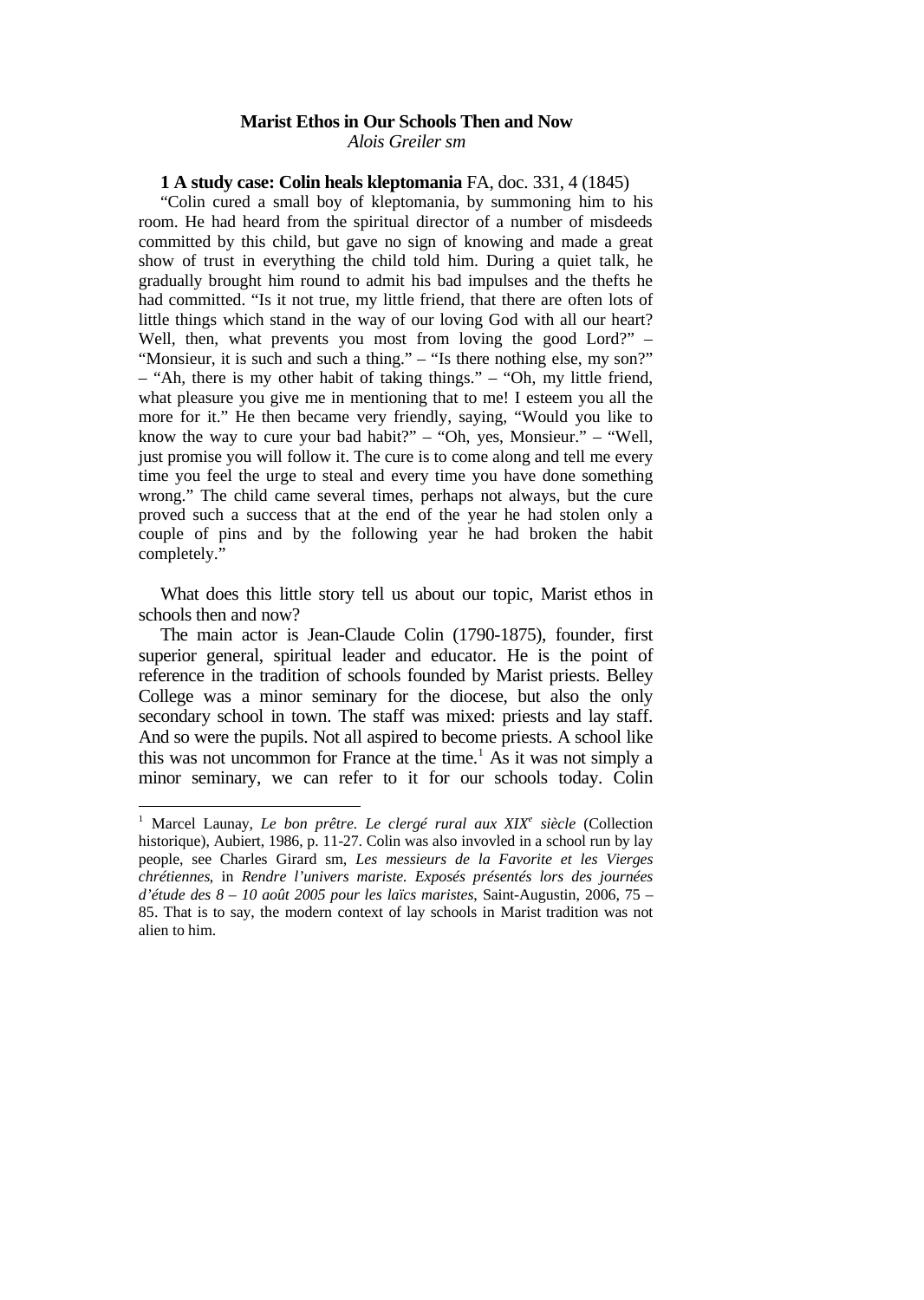#### Greiler 115

obviously knew the pupils and the pupils felt free to contact him. The ratio teacher – pupil was 1 to 7 in a Marist school during his time as general (1836-1854). This ratio is for example not too different for the Maristenymnasium Fürstenzell: 75 teachers for 1000 pupils. However, due to a different teaching system, the relationship cannot be the same. Colin was faced with a tricky problem: the well-being of the school was at stake: theft cannot be tolerated. And the well-being of one pupil was at stake. How can he help the boy? The thief spoke to him – which speaks volumes! The atmosphere of trust must have been such, that he could entrust himself with his problem to Colin. The pupil knew two things clearly: stealing is wrong. Certainly the staff would insist on such values. He also knew: They are willing to help me. And this is exactly what Colin did: Fighting sin, theft in this case, and helping the sinner, the boy.

Is this a miracle story of our pious founder? I do not think so. I retold you a true story, a story that could work because of a whole network of factors. This very network we call 'Marist ethos in a school'.

Stories, anecdotes are one method to approach a practical topic. Father Colin often used this method to familiarize the first Marists with the Marist way of doing things. And from your daily routine in school you know that in fact it is an oral culture: How did it go in your class? What is your experience with this and that pupil? And the answers are stories, examples, and conclusions drawn from experience.

Starting from history, the Marist patrimony, I do not propose to copy what the first Marists did. However, we need elements of continuity which guarantee continuity in the same tradition, to keep Marist identity.<sup>2</sup> From these elements I will at the end look towards the second part of the theme: relevance of the Marist charism for our society today.

# **2 Marist ethos: elements from tradition**

**Marists – a response to a need**

<sup>2</sup> See the discussion in Jean Coste sm, *Talk to the Marist Sisters' 1994 General Chapter. Points of Continuity between our Founders and Us*, Rome, Marist Fathers, 1994. Compare with SM Constitutions, numbers 8 and 12.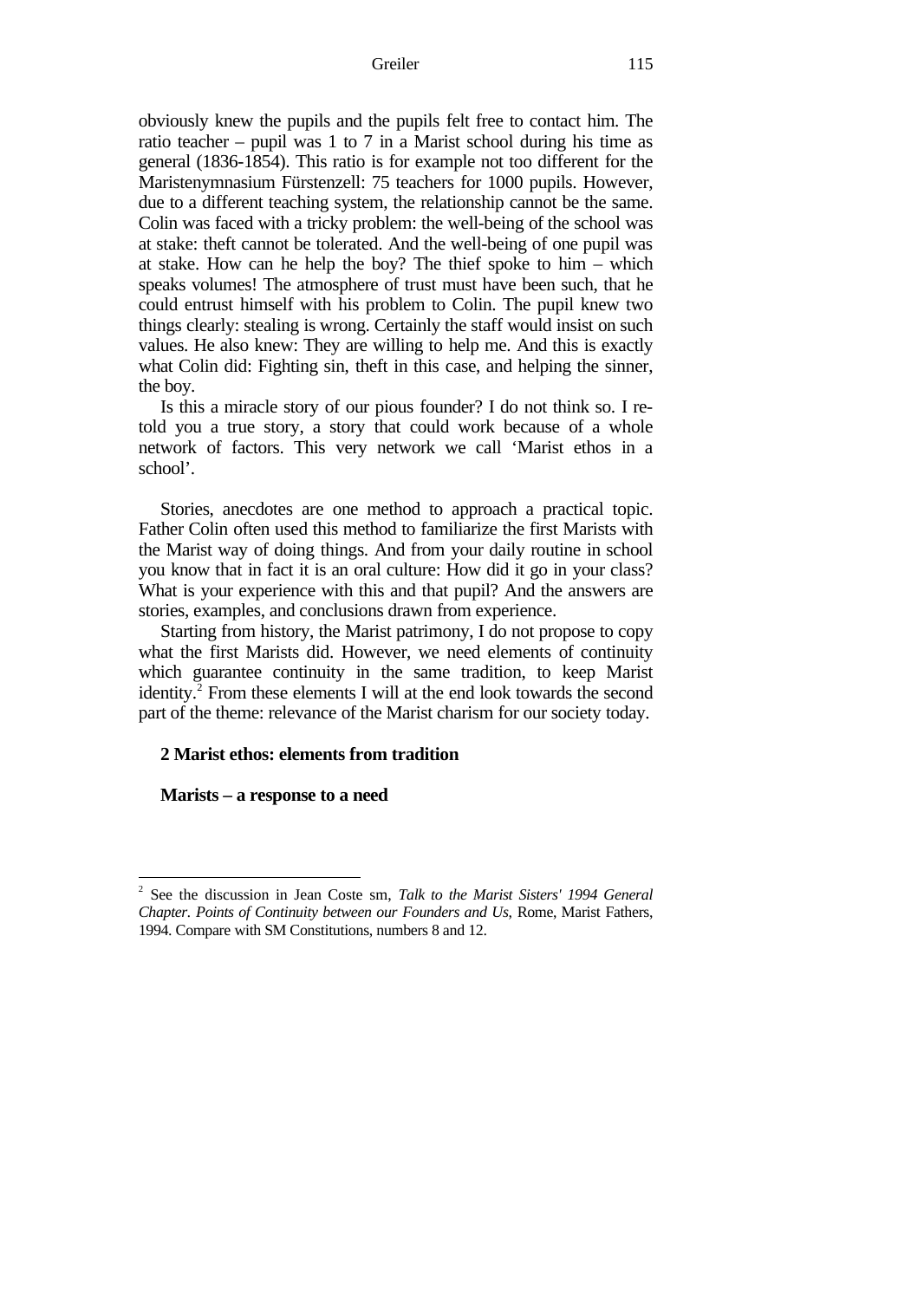There are different models to understand religious life. Norbert Lohfink called religious God's therapy for Church and world.<sup>3</sup> This model offers a basic method for our topic: Marists can be a sign of hope by responding to present needs.

Many religious congregations, especially active groups like the Marists, can be understood as God's response to a need in Church and/or world, on the human, spiritual or material level. A Church grown rich in the Middle Ages saw the rise of the Franciscan movement. In post-Revolutionary France, the Marists came to respect the desire for freedom and tried to act accordingly in their pastoral approach. The post-revolution years left the country side barren in the field of education. During the Restoration, groups like the Marists tried to reintroduce Christian values and leadership in society, mainly by accepting or even founding secondary schools as houses of formation for future leaders.

Applying this model to the Marists is not imposed. In fact we know that Colin had a similar understanding. In FS, doc. 5 (c. 1837, Colin still at school!) we read:

"In Rome, a religious spoke to him at length against new Orders, saying that people should join the older ones. When he had said his piece, Father Colin said, 'Forgive me, Monsieur, if I do not share your opinion. Each age has seen new Orders come to birth. God has brought them to birth to meet current needs. Each Order has its vocation, its mission, its time. When we read the history of the Church we see that some have appeared in every age. Strictly speaking there is only one body which must always continue in existence: the Church, which has Jesus Christ as its head. The others acknowledge men as their founders, and do not have to endure, but fall when the need for which God created them has been met. If they do endure afterwards, they no longer thrive with the dash and prosperity which blessed their early days. They fall back into the common run when their mission is ended.'"

Jean Coste (1926-1994), historian of the congregation, also presented the Marist mission according to this model. In 1965 he wrote:<sup>4</sup>

"…Fr Founder …realized that a new civilization was being born and its assumptions were not those of the faith. Faced with this new problem, he

<sup>3</sup> Norbert Lohfink SJ, *Religious Orders: God's Therapy for the Church*, in *Theology Digest* 33 (1986) 203-212. We can apply it to lay people in a school.

<sup>4</sup> Jean Coste sm, *Lectures on Society of Mary History*, Rome, 1965, p. 157.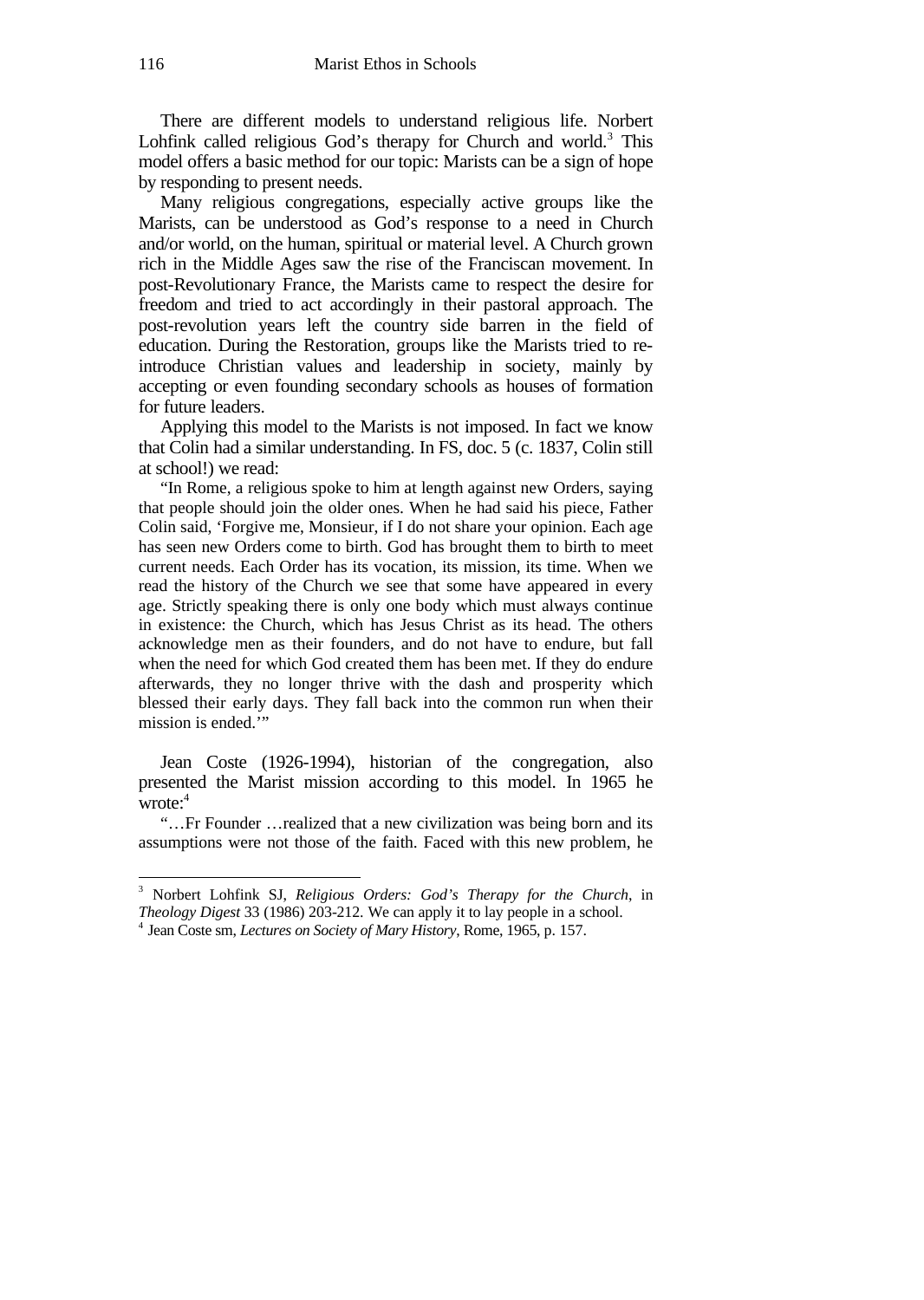Greiler 117

must revise the apostolic methods of Christianity for his time. The men of the 19<sup>th</sup> century, victims of materialism, indifference and disbelief, could be converted only by adopting the apostles' methods, well adapted to the difficult times when the Church could no longer rely on her power and authority but only on the power of God and the Gospel message. Fr Founder showed how full he understood the spiritual needs of his time in the advice he gave his sons concerning the apostolate."

# **Marist ethos – a religious ethos**

Colin saw a spiritual cause behind the crisis of his time and looked for a spiritual response. As the soul is the core of the human person the spiritual crisis also affects the mind and behavior and therefore improving the soul will improve the whole person.

During his time, Marists heavily engaged in education, education on the secondary and tertiary level.<sup>5</sup> Colin's educational background evolved with his different ministries: from teaching catechism in parishes and during home missions to becoming director of a secondary school. He wrote an essay for the staff of the school, initiated conferences on education for the young priest-teachers, and discussed school issues in the main written genre of his time, personal letters. His expertise included negotiations with bishops and town councils about opening and administering a school.

Gradually the Marists staffed their own four formation houses and two minor as well as three major seminaries for different dioceses in France. Concerning secondary education, they worked in seven colleges: Belley (1829-1845), Valbenoîte (1845 to 1850), Langogne (1847 to 1855), La Seyne (1849), Saint-Chamond (1850), Brioude (1853 to 1856), Montluçon (1853). In all, this required a high number of highly qualified men.

The Marists started before the Falloux-Laws of 1850 which made it much easier for religious in France to work in schools.

They addressed different tasks: Teaching, spiritual formation, discipline, vocations for the priesthood and religious life, support for the foreign missions. In the case of Belley, Langogne and Brioude, they

<sup>5</sup> Coste, *Lectures*, p. 202. Philip Graystone, *A Short History of the Society of Mary 1854 to 1993*, Rome, Marist Fathers, 1998, continues the story. It may be noted that the Marists usually started schools in situations marginal for Catholic or people in general: the diaspora and immigrant population of New Zealand and the early USA, the poorer people in Peru, Senegal and other places, and the French minorities in other countries (Mexico).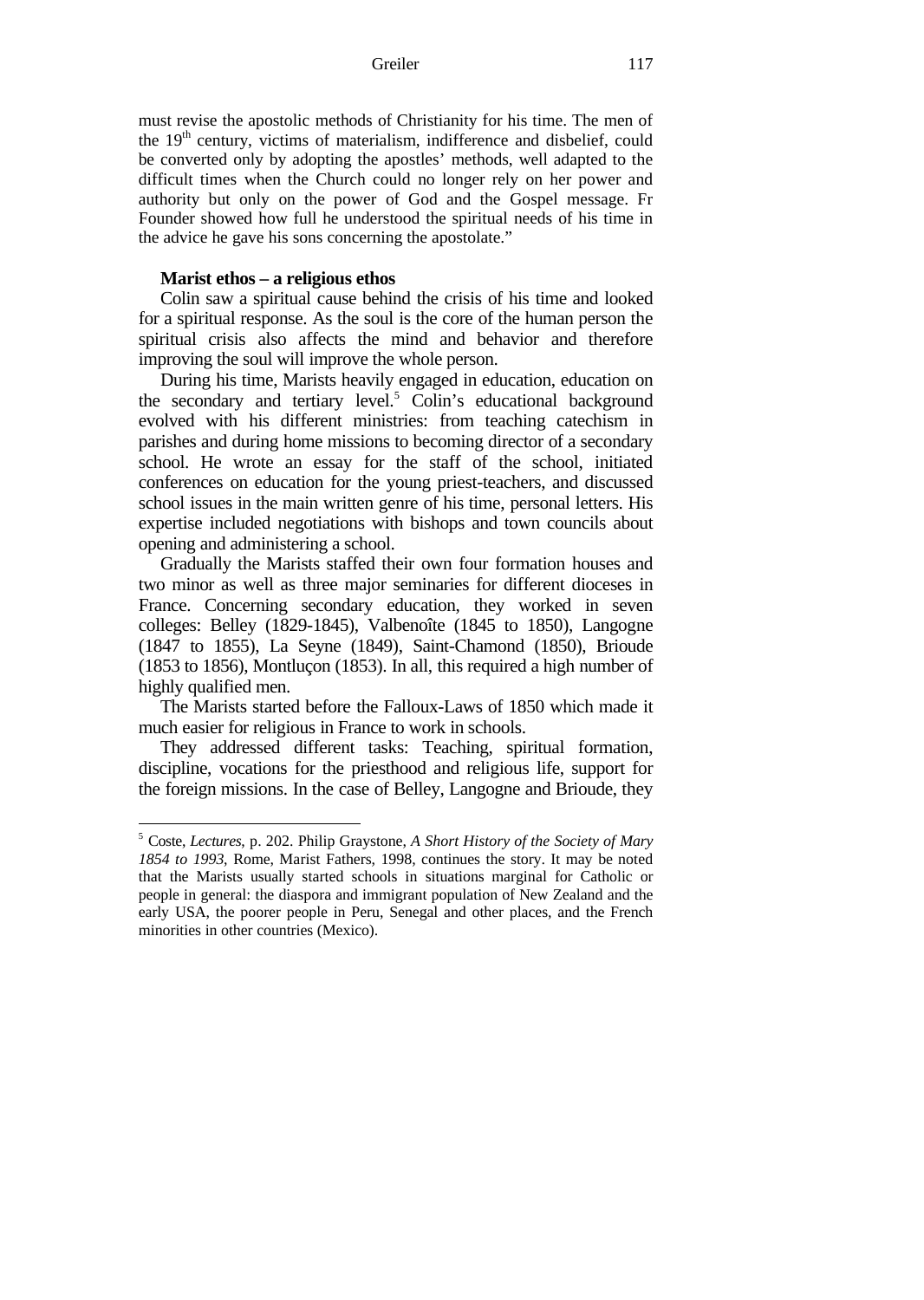took over a run-down school and improved it materially, intellectually, and in discipline. All three were handed over to others later.

How did they try to accomplish their mission? They focused on a sound discipline and a strong spiritual emphasis from the beginning for both, staff and pupils. And so, Colin brought in a high number of priests as staff. Coste summarizes:<sup>6</sup> "We can say then that during Father Colin's generalate there was an average of one father for six or seven pupils, whereas today [1962] in the province of Paris there is one father for 40 pupils."

Young people were not easier then than they are today. That generation came out of years of revolution. 'La jeunesse, même au séminaire, reste la jeunesse' states M. Launay, and therefore, emphasis was on discipline and orderly behaviour: « à la chapelle, on ne crache jamais sur le parquet mais dans son mouchoir. » <sup>7</sup> Montalembert wrote around 1830: "A young man at mass is as noteworthy as a Christian visitor in a mosque in the Orient. Never and nowhere a nation is regarded as officially anti-religious as France is".<sup>8</sup> Colin and his team succeeded in communicating a positive experience, at least if we can take the testimony of a former pupil and later agnostic as typical:<sup>9</sup>

"My stay with the Marist Fathers was very agreeable for me and I enjoyed it… We were like a family there and lived in peace as brothers, with only good example set before our eyes… In a very cheerful and friendly way, we used to go on walks, sing, and make Rosaries for the missions, and that was where I learned how to make them."

Much attention was given to the personal growth of the pupil. Colin regarded this as a response to a time when there is so much confusion, so little faith, so many new ideas around (FS, doc. 154, 4). The Marist way addressed the whole person, spirit, body, and soul.<sup>10</sup> Postmodernity is marked by a similar 'new obscurity' ('neue

<sup>6</sup> Coste, *Lectures*, p. 230.

<sup>7</sup> Launay, *Le bon prêtre*, p. 42.

<sup>8</sup> Quoted in François Drouilly sm, *Les Avis de Jean-Claude Colin au personnel du petit séminaire de Belley – Jean-Claude Colin's Instructions to the Staff of the Minor Seminary of Belley* (Maristica, 3), Rome, 1990, p. 96-98.

<sup>9</sup> Quoted in Drouilly, *Instructions*, p. 108 : Yves Sandre, *Marchands de participes*, Paris, Seuil, 1962 [comment in *A Founder Acts*, doc. 242].

<sup>10</sup> P. Jean Décailly sm, *Réglement d'un collége chrétien*, Lyon, 1868. Much focus is given to a monastery-like routine in the (boarding) school as disposition for good behavior, Christian life, and successful study.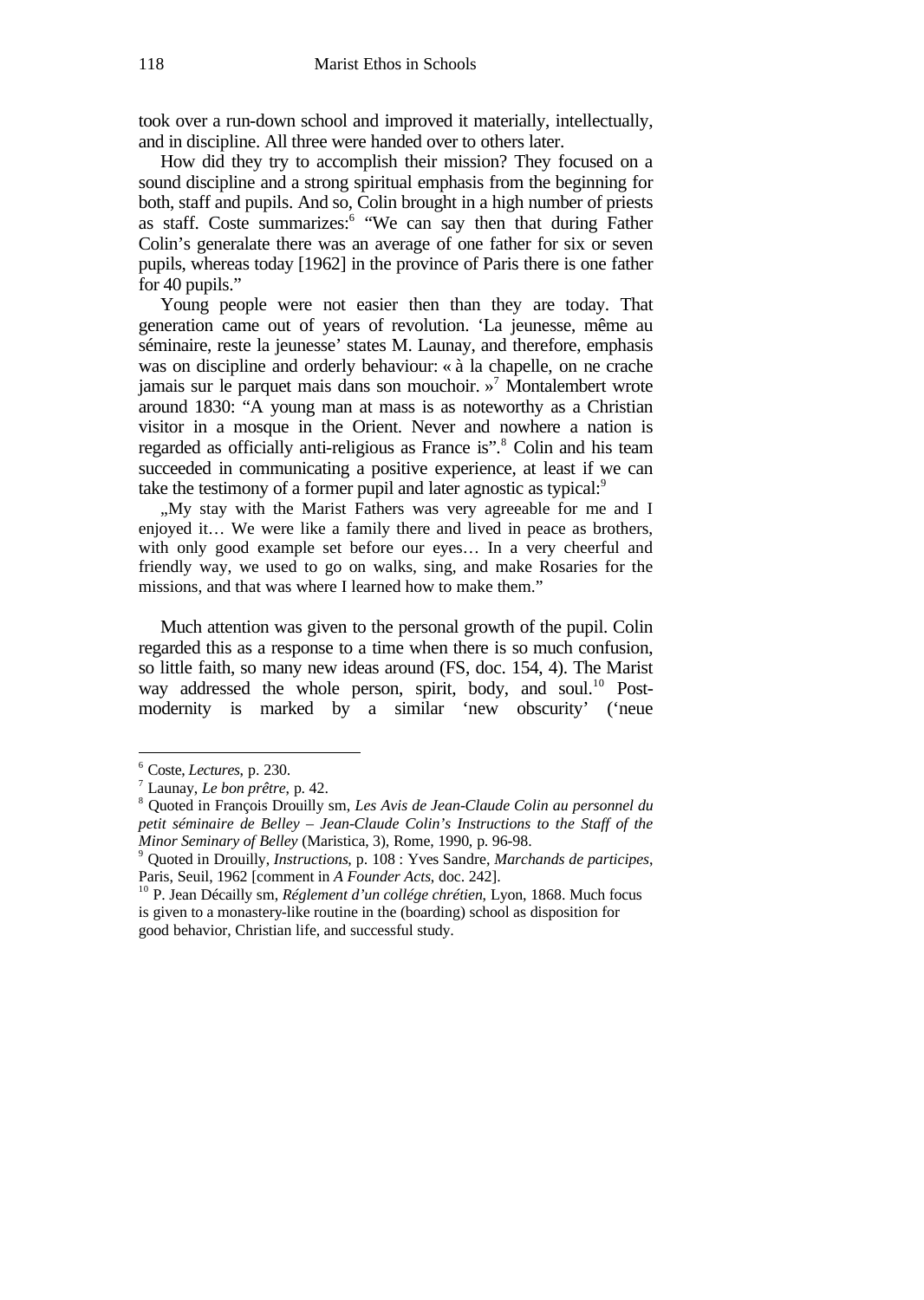Unübersichtlichkeit', Jürgen Habermas). A response could be to offer identity and profile.

### **Marist ethos – fruit of a Marian vision of the Church**

Education and schools have never been the only field of activity for the Marists. Why did Colin take on a work? He did so because the Church asked him to answer a need.

Bishop Devie of Belley needed to push him hard until Colin accepted to take over Belley College. Finally, Colin took it as God's will, because it would answer a need of the local church. The Marists are a Marian congregation, indicating the availability of Mary to say 'yes' to the will of God, for Colin expressed in a mandate given by the Church, be it local or universal, bishop or pope. The Marists did not start as a missionary congregation. They have become known as missionaries of the South Pacific. Again, Colin took this work on as a response to a mandate by the Church, in this case Pope Gregory XVI.

This way, the Marists took on a variety of ministries, depending on the needs of the local or universal Church. Since 1954, the number of priests teaching grew little in developed countries. On the other hand, in the Solomon Islands they opened a school recently, including doing some of the teaching, because the bishop asked them to. The same will soon happen in Senegal.

Marists moved into rural areas. Marist schools did accept pupils who were not so well-off. Access war not limited to those pupils from higher social ranks or with a wealthy background. Living standards were often very simple. On the other hand, the Marists would reduce school fees. Boys could contribute to their fees by assisting in manual labor. Although it was not easy for many, there was an opening for those who would otherwise not have enjoyed higher education. Both Marist schools in Germany, Meppen and Fürstenzell, were founded in an area with that need. The Emsland, Lower Saxony, and this part of Lower Bavaria could not offer much in terms of higher education for boys.<sup>11</sup>

Education and schools were always regarded as important because future leaders in society were trained and Christian values could be presented.

 $11$  Just one example for the contribution by the Marists in the Pacific: Katherine Foi, *Cawaci 1890-2007. A Microcosm of Catholic Education in Fiji*, in *Forum Novum* 8-9 (2007) 166 – 182.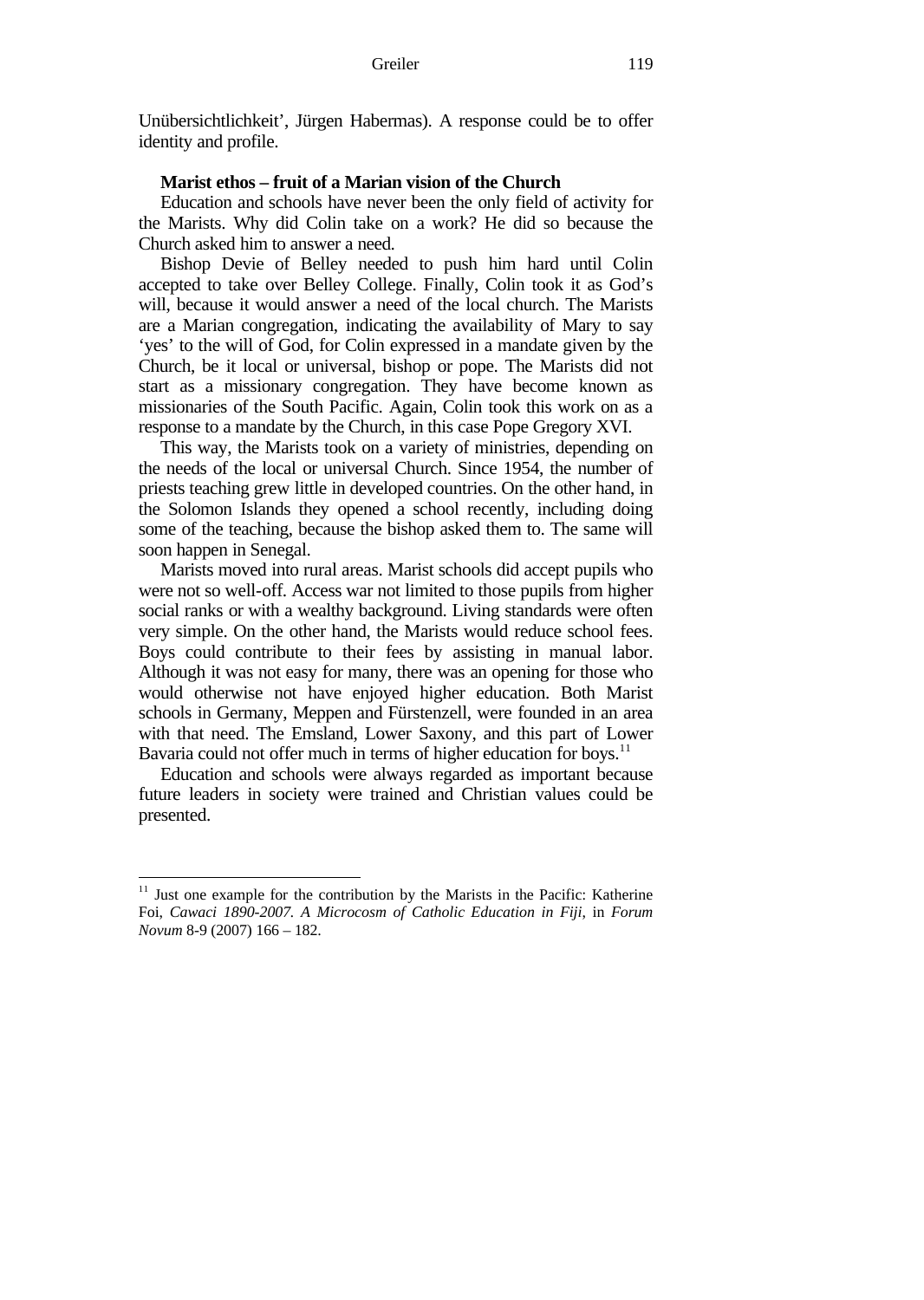# **3 Practical perspectives for today**

Continuity with the inspiration of the first Marists is a reference point to establish identity. Identity results in a specific profile. A Marist school wins this profile on the level of symbols: the name of the school, symbols and language used, on the level of persons: presence of Marists – be it lay or religious, and on the way of how to go about 'school'.<sup>12</sup>

From identity we can move to response, a response to the needs of the present time. Taking good care of a Marist school is already a first and lasting response: good education.

# The setting for a Marist ethos in schools today

*De scientia – well trained and learned*: Colin wanted a high standard of learning for Marists and their pupils. Learning was set in the context of a holistic view, soul, body, mind.

*Marist perspective*: The Marist origin of a school is a starting point. Focus is on the human person. Faith is an explicit topic. Everybody in the school is member of the same 'family'.

*Leading principle* is 'creative fidelity'. That is to say: In Marist tradition we find inspiration for analogous situations today. We do not simply copy the past.

*Religious life in a school*: What had a uniform expression in the past will see a pluriform expression today. Nevertheless, which shape and profile has the spiritual life of the school?

# The school family:

*Priest and teacher – for others*: Do not be a hindrance, but an instrument ('be as it were hidden and unknown') for the great work of education says Colin. The inspiration is Mary: personally unassuming, but full of zeal in her active presence (FS, doc. 1, 2). How can I move from doing a job to following a vocation?

*Team work and unity in our approach*: Marist priests as teachers worked in the context of a common vision, common prayer, meals, and social life. This is where they found their own support. In how much can lay staff be a corporate, mutually supportive body?

*Personal vocation in life – student centered*: Colin had a Christological focus in education: form young people into good Christians. Today we could re-phrase: help young people to discern

<sup>12</sup> For a detailed earlier presentation: *Characteristics of Marist Education*, Rome, 2006, with excerpts from mission statements of Marist schools worldwide.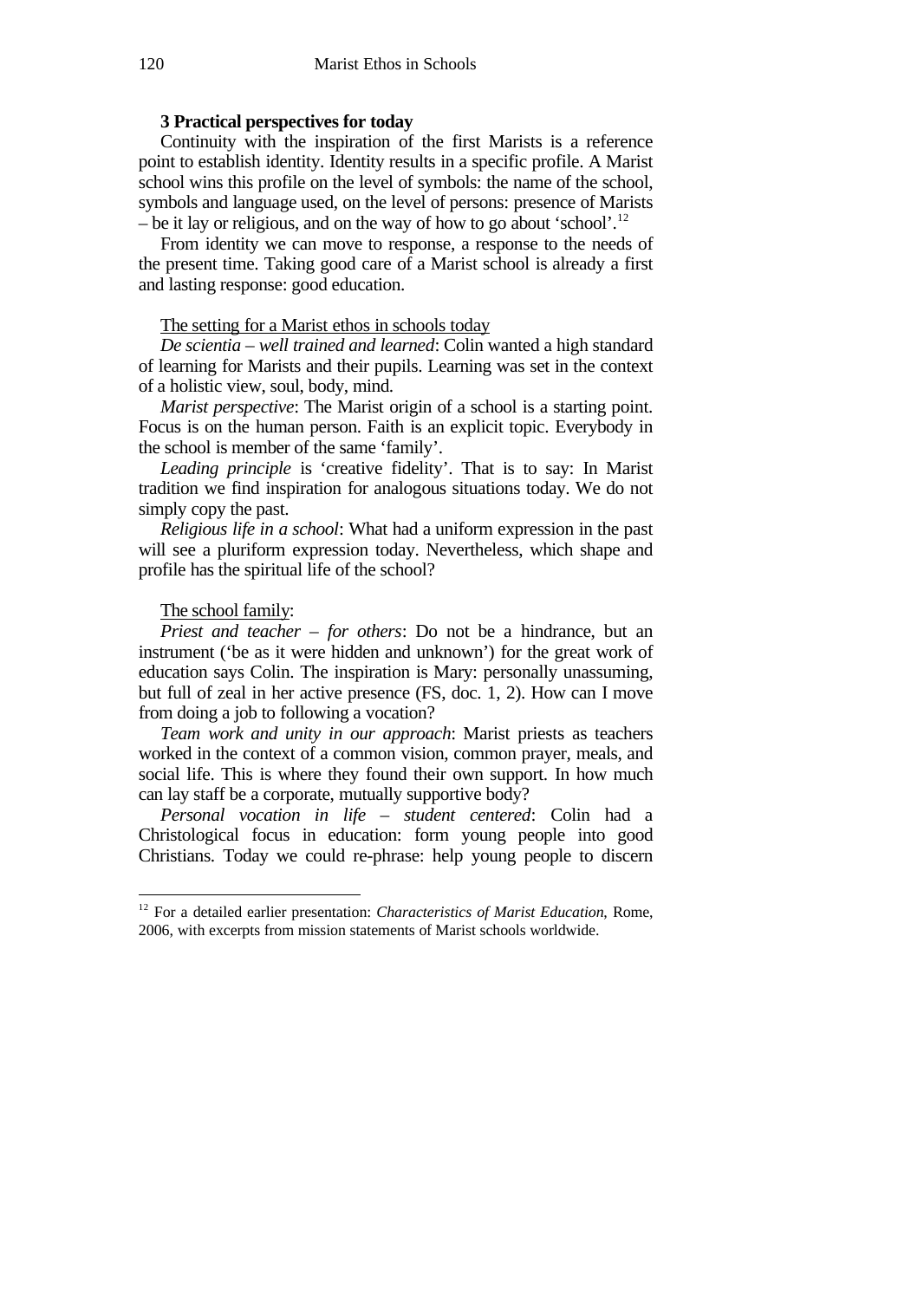their vocation – in a broad sense: character, talents, beliefs ('proposer la foi').

*Climate in a school – person centered*: The ratio teacher – pupils in early Marist schools was very low, 1 Marist to seven pupils. The inspiration for today could be: how do we establish continuous contact between a teacher and a group of pupils in spite of high numbers and modern teaching systems like course work?

*School family – a new form of family?* In some ways, schools become like a family to young people. While minor seminaries were criticized for substituting families, today some parents seem to see a 'school family' as opportunity.

# The school and the Church

Marist spirituality is Marian and *ecclesial*. The Constitutions say, 'support and renew the Church' (SM Constitutions, number 10). A school can support in many ways the image of Church, liturgical life, and openness in exchange about issues.

*Explicitly religious*: Marist schools then were explicitly religious in language, understanding, and teaching. How can we promote religious language today?

*Find your place in the Church*: Colin favored unity, spoke out against division, supported the local and universal church. How is the relationship with the local bishop and church?

### The school and society

*School and society – Christian input*: The aim is to educate Christian citizens, to form leaders with values.

*The neglected and the marginalized*: Marist schools have always shown openness for those who could not afford expensive education.

*International solidarity*: The boys of Belley College exchanged letters with their former teacher, Peter Chanel, on Futuna and sought to support Oceania. Could a school run a project of international solidarity (within the global Marist network)?

### The Marist school and Europe

For many, 'Europe' is a distant reality and an abstract structure only. The Marist experience through school exchanges and the Network of Marist Schools allows a personal experience to create a 'Europe of people' who know each other. In the early 1990s, Jacques Delors (\*1925), from 1985 to 1994 president of the European Commission,